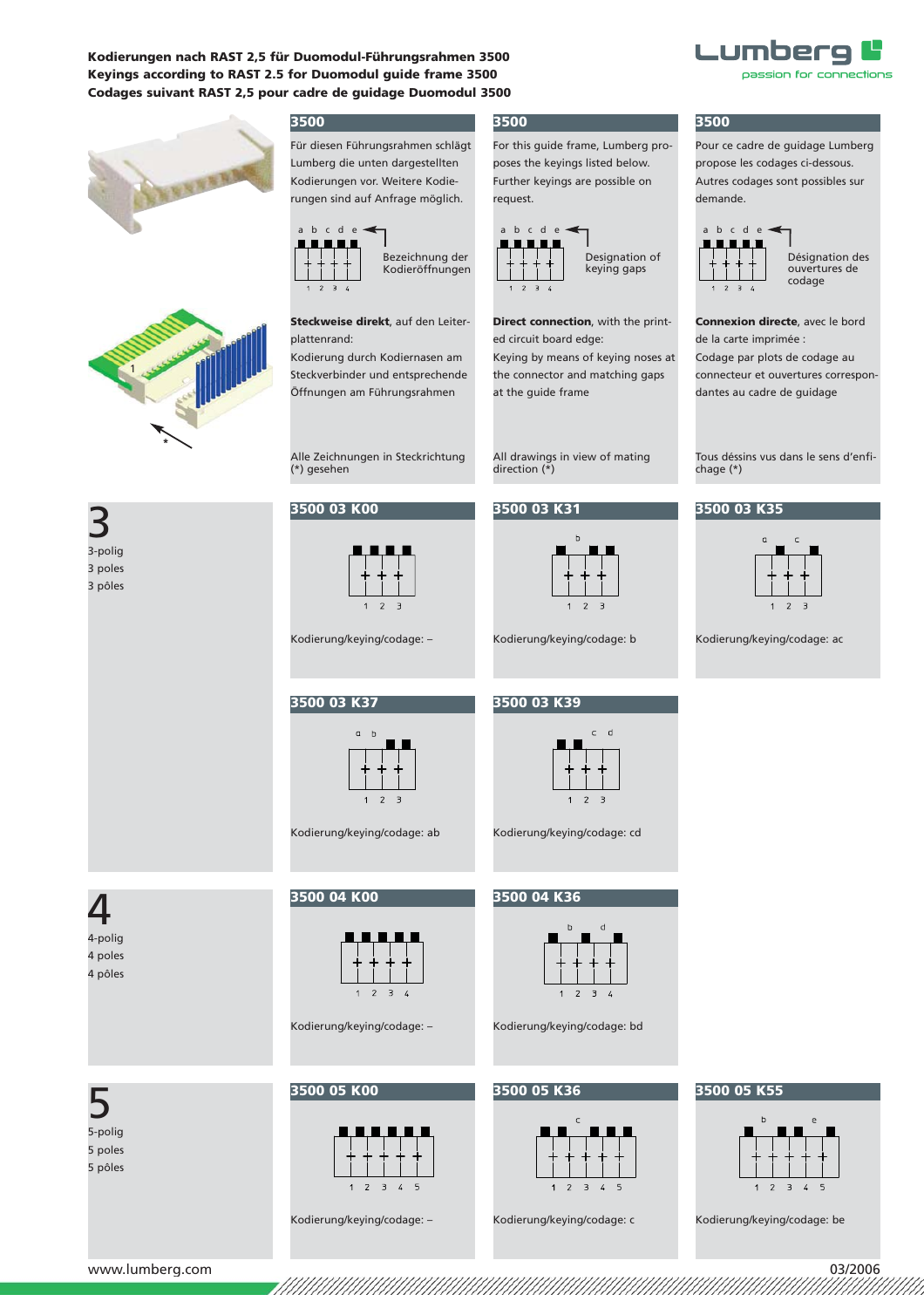

| 6-polig<br>6 poles<br>6 pôles                | 3500 06 K00<br>$\overline{2}$<br>$\overline{\mathbf{3}}$<br>$\frac{1}{4}$<br>5 <sub>1</sub><br>6<br>$\mathbf{1}$<br>Kodierung/keying/codage: - | 3500 06 K33<br>$\subset$<br>f<br>1<br>$\overline{2}$<br>$\exists$<br>$\overline{a}$<br>$5 -$<br>6<br>Kodierung/keying/codage: cf |
|----------------------------------------------|------------------------------------------------------------------------------------------------------------------------------------------------|----------------------------------------------------------------------------------------------------------------------------------|
| 7-polig<br>7 poles<br>7 pôles                | 3500 07 K00<br>1 2 3 4 5 6 7<br>Kodierung/keying/codage: -                                                                                     | 3500 07 K37<br>$\sf b$<br>d<br>$\mathsf f$<br>. .<br>$1 \quad 2 \quad 3 \quad 4 \quad 5$<br>6 7<br>Kodierung/keying/codage: bdf  |
| 8<br>8-polig<br>8 poles<br>8 pôles           | 3500 08 K00<br>.<br>$5\quad 6\quad 7\quad 8$<br>$\overline{2}$<br>$-3$ 4<br>1<br>Kodierung/keying/codage: -                                    |                                                                                                                                  |
| 9-polig<br>9 poles<br>9 pôles                | 3500 09 K00<br>$1 \t2 \t3 \t4$<br>5 6 7 8<br>9<br>Kodierung/keying/codage: -                                                                   |                                                                                                                                  |
| $\Omega$<br>10-polig<br>10 poles<br>10 pôles | 3500 10 K00<br>$1 \quad 2 \quad 3$<br>$\pmb{\mathcal{L}}$<br>$5 -$<br>78<br>$\epsilon$<br>9 10<br>Kodierung/keying/codage: -                   |                                                                                                                                  |
| 11-polig<br>11 poles<br>11 pôles             | 3500 11 K00                                                                                                                                    | ________________                                                                                                                 |

Kodierung/keying/codage: –

 $1 2 3 4 5 6 7 8 9 10 11$ 

www.lumberg.com 03/2006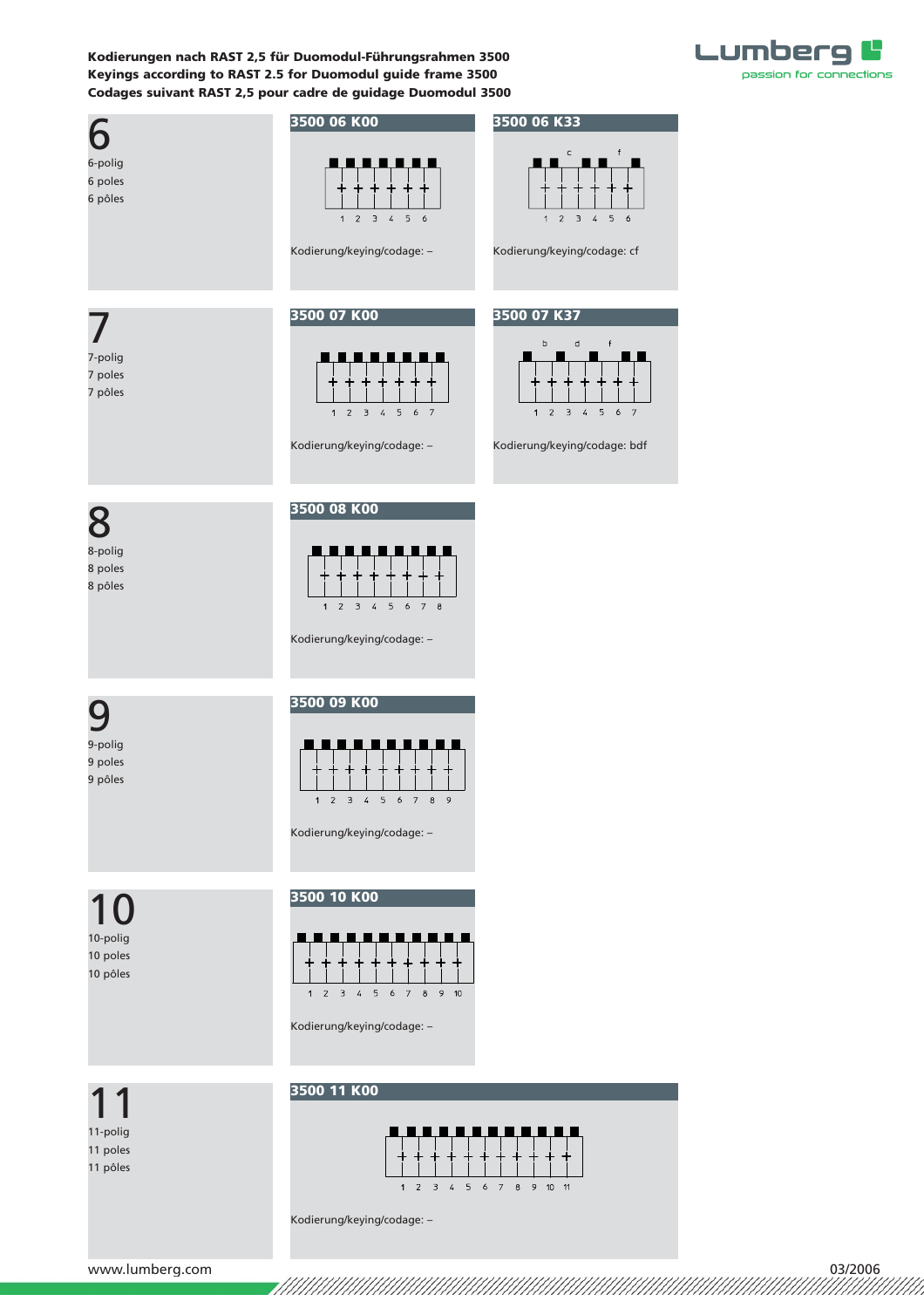



Kodierung/keying/codage: –

www.lumberg.com 03/2006